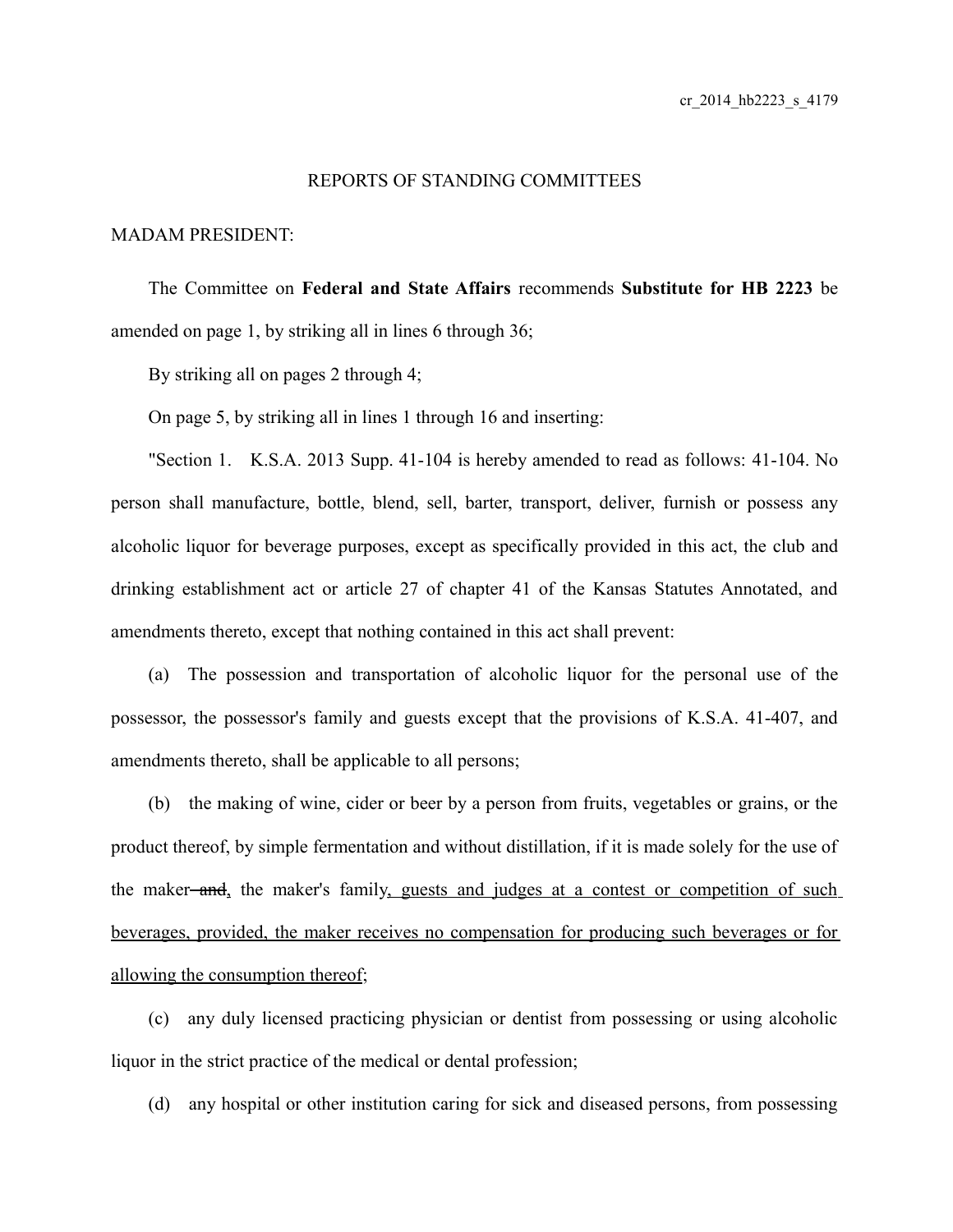and using alcoholic liquor for the treatment of bona fide patients of such hospital or institution;

(e) any drugstore employing a licensed pharmacist from possessing and using alcoholic liquor in the compounding of prescriptions of duly licensed physicians;

(f) the possession and dispensation of wine by an authorized representative of any church for the purpose of conducting any bona fide rite or religious ceremony conducted by such church;

(g) the sale of wine to a consumer in this state by a person which holds a valid license authorizing the manufacture of wine in this or another state and the shipment of such wine directly to such consumer, subject to the following: (1) The consumer must be at least 21 years of age; (2) the consumer must purchase the wine while physically present on the premises of the wine manufacturer; (3) the wine must be for the consumer's personal consumption and not for resale; and (4) the consumer shall comply with the provisions of K.S.A. 41-407, and amendments thereto, by payment of all applicable taxes within such time after purchase of the wine as prescribed by rules and regulations adopted by the secretary;

(h) the serving of complimentary alcoholic liquor or cereal malt beverages at fund raising activities of charitable organizations as defined by K.S.A. 17-1760, and amendments thereto, and as qualified pursuant to 26 U.S.C.A. § 501(c) and by committees formed pursuant to K.S.A. 25-4142 et seq., and amendments thereto. The serving of such alcoholic liquor at such fund raising activities shall not constitute a sale pursuant to this act, the club and drinking establishment act or article 27 of chapter 41 of the Kansas Statutes Annotated, and amendments thereto. Any such fund raising activity shall not be required to obtain a license or a temporary permit pursuant to this act, the club and drinking establishment act or article 27 of chapter 41 of the Kansas Statutes Annotated, and amendments thereto;

or

(i) the serving of complimentary alcoholic liquor or cereal malt beverage on the unlicensed premises of a business by the business owner or owner's agent at an event sponsored by a nonprofit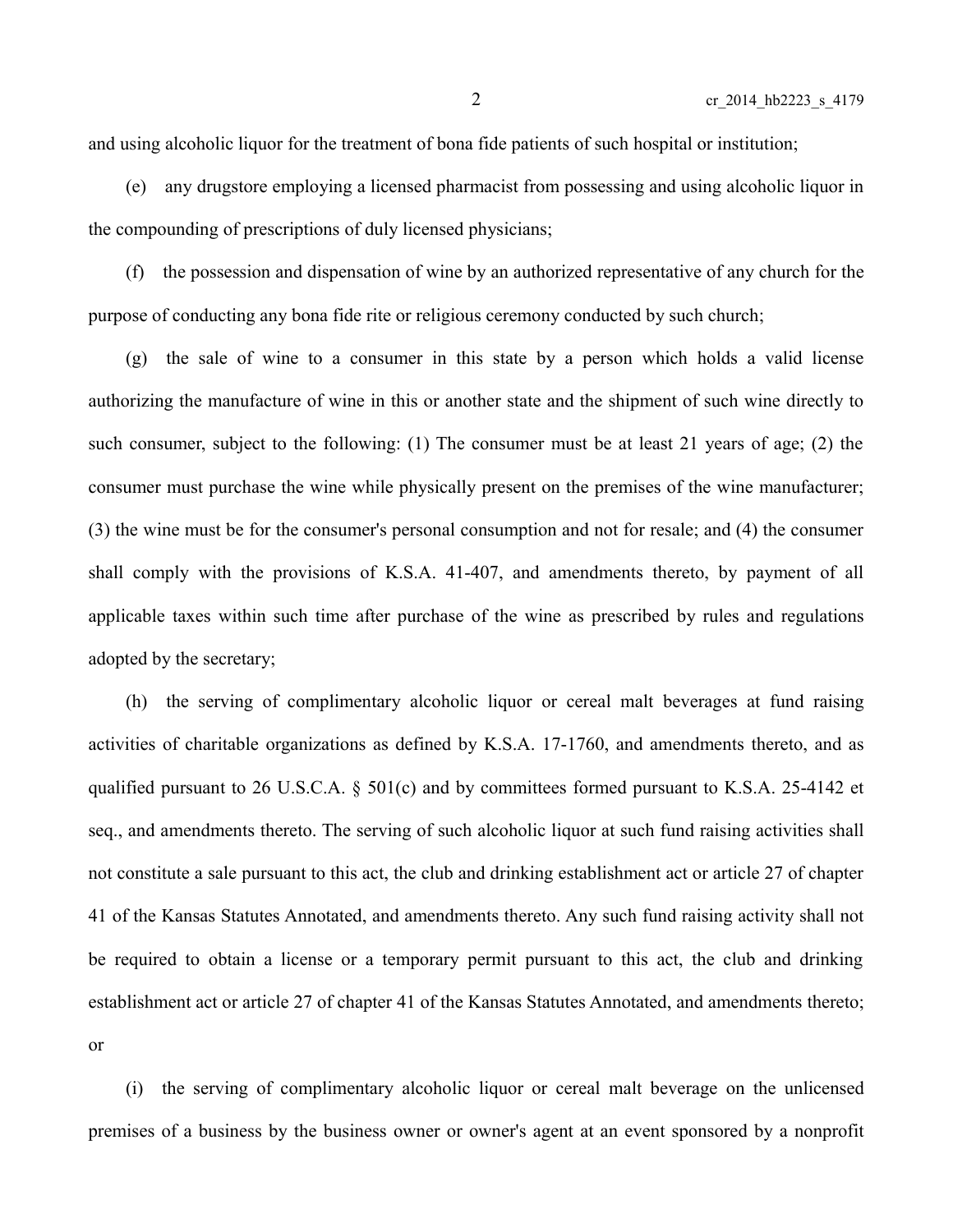organization promoting the arts and which has been approved by ordinance or resolution of the governing body of the city, county or township wherein the event will take place and whereby the director of the alcoholic beverage control has been notified thereof no less than 10 days in advance.

(j) For purposes of subsection (b), the term "guest" means a natural person who is known to the host and receives a personal invitation to an event conducted by the host. The term "guest" shall not mean a natural person who receives an invitation to an event conducted by the host when such invitation has been made available to the general public.

Sec. 2. K.S.A. 2013 Supp. 41-308b is hereby amended to read as follows: 41-308b. (a) A microbrewery license shall allow:

(1) The manufacture of not less than 100 nor more than  $\frac{15,000,30,000}{20,000}$  barrels of domestic beer during the license calendar year and the storage thereof;

(2) the sale to beer distributors of beer, manufactured by the licensee;

(3) the sale, on the licensed premises in the original unopened container to consumers for consumption off the licensed premises, of beer manufactured by the licensee;

(4) the serving free of charge on the licensed premises and at special events, monitored and regulated by the division of alcoholic beverage control, of samples of beer manufactured by the licensee, if the premises are located in a county where the sale of alcoholic liquor is permitted by law in licensed drinking establishments;

(5) if the licensee is also licensed as a club or drinking establishment, the sale of domestic beer and other alcoholic liquor for consumption on the licensed premises as authorized by the club and drinking establishment act; and

(6) if the licensee is also licensed as a caterer, the sale of domestic beer and other alcoholic liquor for consumption on unlicensed premises as authorized by the club and drinking establishment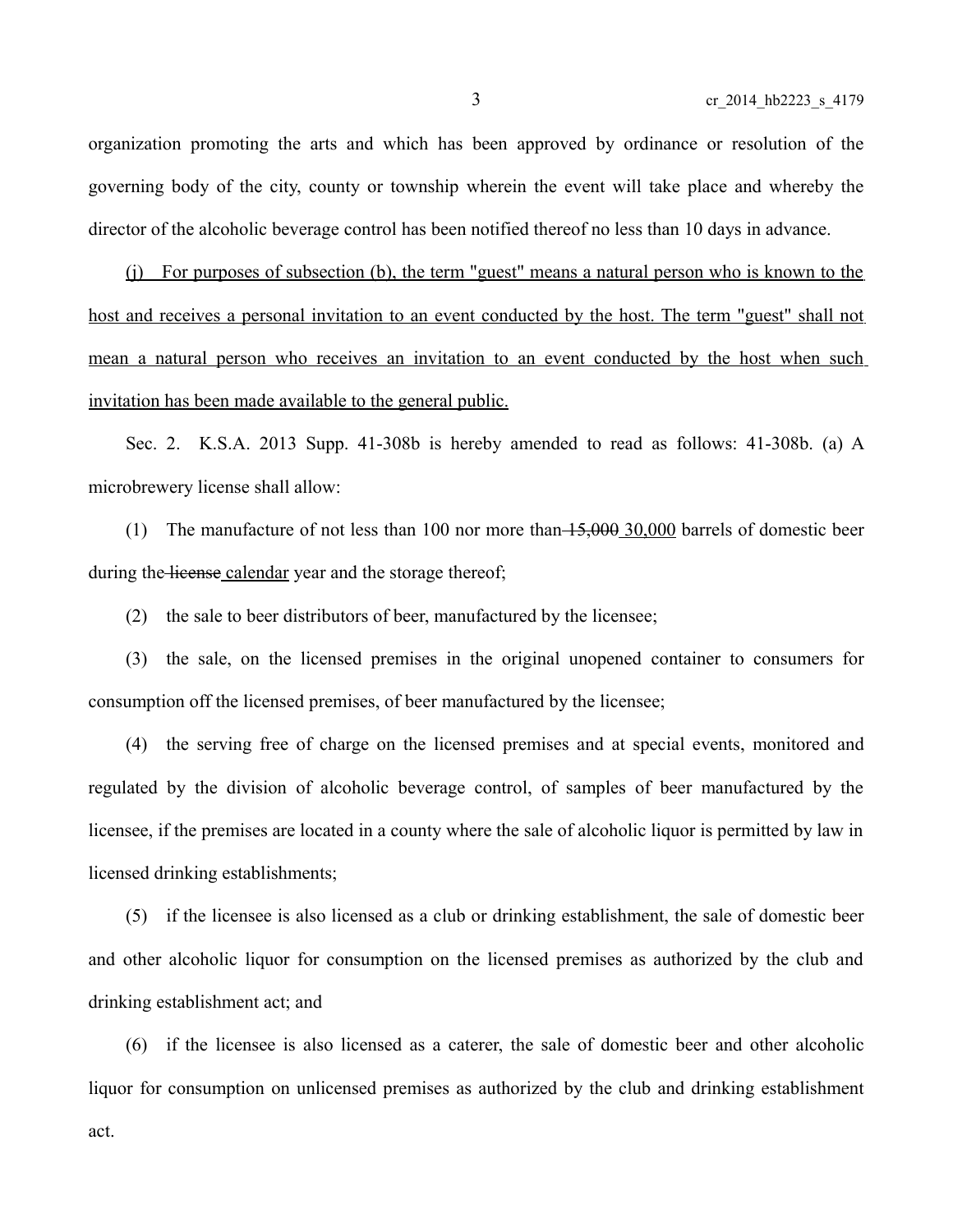(b) Upon application and payment of the fee prescribed by K.S.A. 41-310, and amendments thereto, by a microbrewery licensee, the director may issue not to exceed one microbrewery packaging and warehousing facility license to the microbrewery licensee. A microbrewery packaging and warehousing facility license shall allow:

(1) The transfer, from the licensed premises of the microbrewery to the licensed premises of the microbrewery packaging and warehousing facility, of beer manufactured by the licensee, for the purpose of packaging or storage, or both; and

(2) the transfer, from the licensed premises of the microbrewery packaging and warehousing facility to the licensed premises of the microbrewery, of beer manufactured by the licensee; or

(3) the removal from the licensed premises of the microbrewery packaging and warehousing facility of beer manufactured by the licensee for the purpose of delivery to a licensed beer wholesaler.

(c) A microbrewery may sell domestic beer in the original unopened container to consumers for consumption off the licensed premises at any time between 6 a.m. and 12 midnight on any day except Sunday and between 11 a.m. and 7 p.m. on Sunday. If authorized by subsection (a), a microbrewery may serve samples of domestic beer and serve and sell domestic beer and other alcoholic liquor for consumption on the licensed premises at any time when a club or drinking establishment is authorized to serve and sell alcoholic liquor.

(d) The director may issue to the Kansas state fair or any bona fide group of brewers a permit to import into this state small quantities of beer. Such beer shall be used only for bona fide educational and scientific tasting programs and shall not be resold. Such beer shall not be subject to the tax imposed by K.S.A. 41-501, and amendments thereto. The permit shall identify specifically the brand and type of beer to be imported, the quantity to be imported, the tasting programs for which the beer is to be used and the times and locations of such programs. The secretary shall adopt rules and regulations governing the importation of beer pursuant to this subsection and the conduct of tasting programs for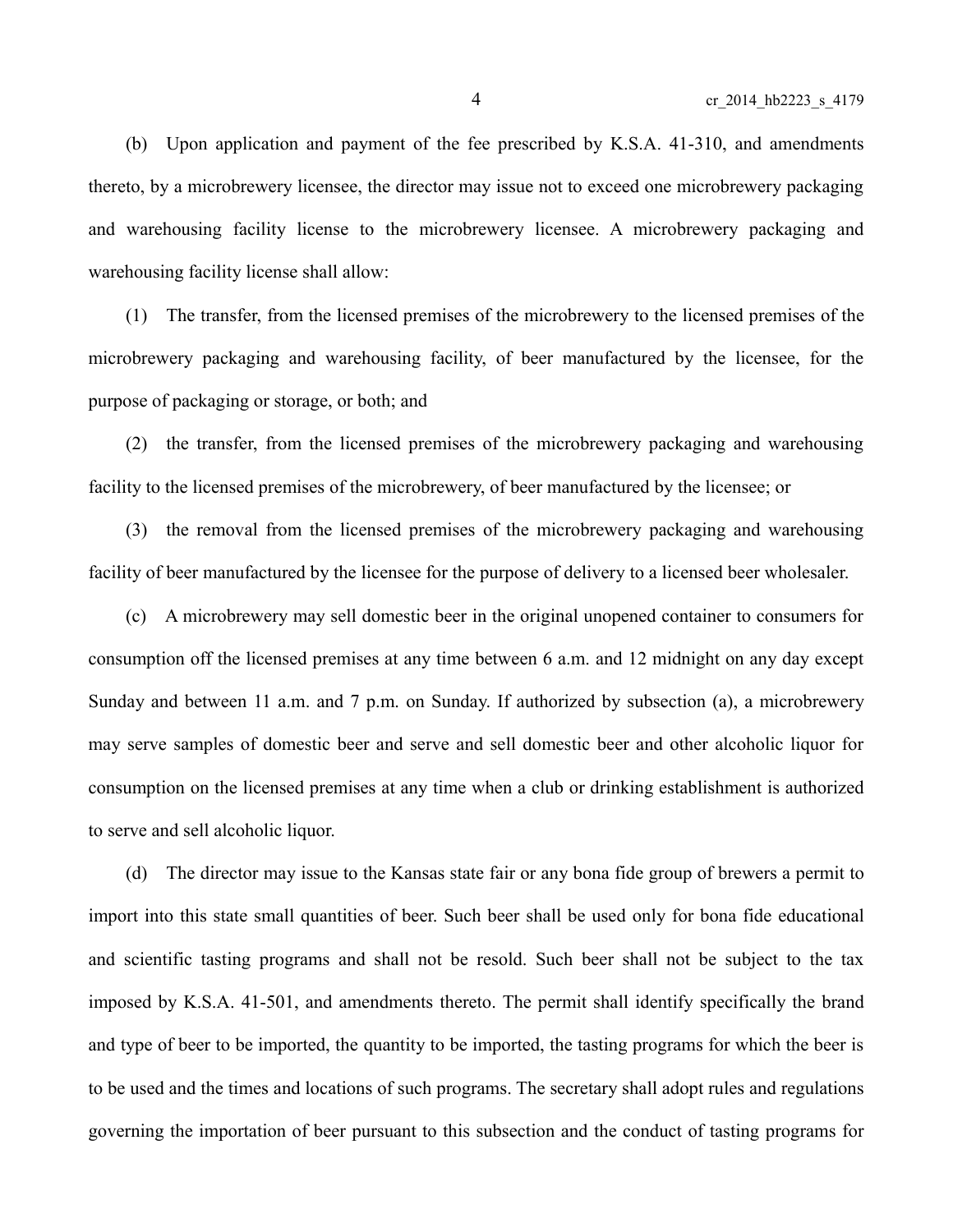which such beer is imported.

(e) A microbrewery license or microbrewery packaging and warehousing facility license shall apply only to the premises described in the application and in the license issued and only one location shall be described in the license.

(f) No microbrewery shall:

(1) Employ any person under the age of 18 years in connection with the manufacture, sale or serving of any alcoholic liquor;

(2) permit any employee of the licensee who is under the age of 21 years to work on the licensed premises at any time when not under the on-premises supervision of either the licensee or an employee of the licensee who is 21 years of age or over;

(3) employ any person under 21 years of age in connection with mixing or dispensing alcoholic liquor; or

(4) employ any person in connection with the manufacture or sale of alcoholic liquor if the person has been convicted of a felony.

(g) Whenever a microbrewery licensee is convicted of a violation of the Kansas liquor control act, the director may revoke the licensee's license and all fees paid for the license in accordance with the Kansas administrative procedure act.

Sec. 3. K.S.A. 2013 Supp. 41-308d is hereby amended to read as follows: 41-308d. (a) Notwithstanding any other provisions of the Kansas liquor control act to the contrary, any person or entity who is licensed to sell alcoholic liquor in the original package at retail may conduct wine, beer and distilled spirit tastings on the licensed premises, or adjacent premises, monitored and regulated by the division of alcoholic beverage control, as follows:

(1) Wine, beer and spirits for the tastings shall come from the inventory of the licensee. Except as provided by paragraph (2), a person other than the licensee or the licensee's agent or employee may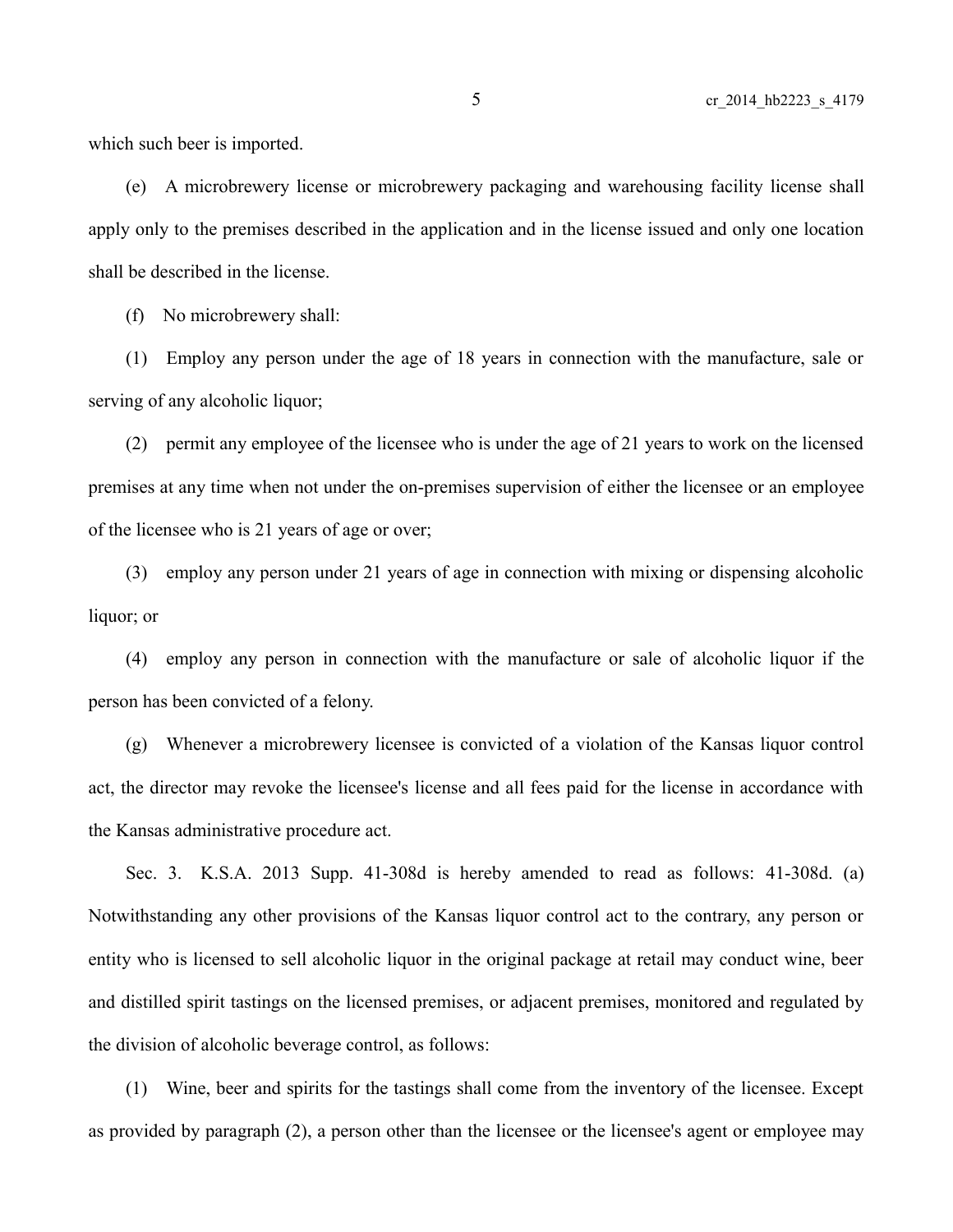not dispense or participate in the dispensing of alcoholic beverages under this section.

(2) The holder of a supplier's permit or Kansas farm winery license or such permit holder's or licensee's agent or employee may participate in and conduct product tastings of alcoholic beverages at a retail licensee's premises, or adjacent premises, monitored and regulated by the division of alcoholic beverage control, and may open, touch, or pour alcoholic beverages, make a presentation, or answer questions at the tasting. Any alcoholic beverage tasted under this subsection must be purchased from the retailer on whose premises the tasting is held. The retailer may not require the purchase of more alcoholic beverages than are necessary for the tasting. This section does not authorize the supplier, farm winery licensee or its the supplier's or licensee's agent to withdraw or purchase an alcoholic beverage from the holder of a distributor's permit or provide an alcoholic beverage for tasting on a retailer's premises that is not purchased from the retailer.

(3) No charge of any sort may be made for a sample serving.

(4) A person may be served more than one sample. Samples may not be served to a minor. No samples may be removed from the licensed premises.

(5) The act of providing samples to consumers shall be exempt from the requirement of holding a Kansas food service dealer license from the department of agriculture under the provisions of chapter 65 of the Kansas Statutes Annotated, and amendments thereto.

(b) Nothing in this section shall be construed to permit the licensee to sell wine, malt beverages or distilled spirits for on-premises consumption.

(c) The provisions of this section shall take effect and be in force from and after July 1, 2012.

(d) All rules and regulations adopted on and after July 1, 2012, and prior to July 1, 2013, to implement this section shall continue to be effective and shall be deemed to be duly adopted rules and regulations of the secretary until revised, amended, revoked or nullified pursuant to law.

(e) This section shall be a part of and supplemental to the Kansas liquor control act.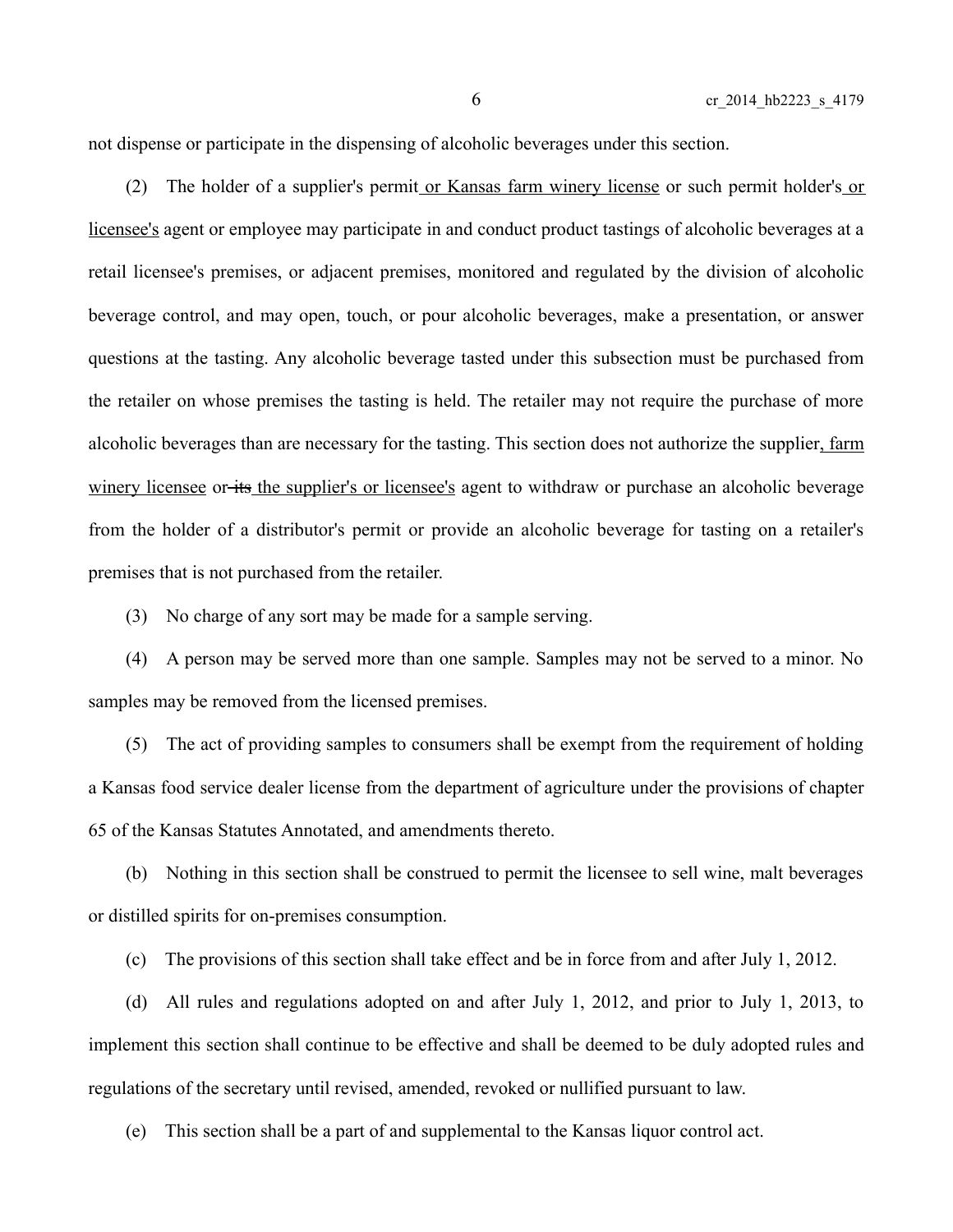Sec. 4. K.S.A. 2013 Supp. 41-311 is hereby amended to read as follows: 41-311. (a) No license of any kind shall be issued pursuant to the liquor control act to a person:

(1) Who has not been is not a citizen of the United States for at least 10 years, except that the spouse of a deceased retail licensee may receive and renew a retail license notwithstanding the provisions of this subsection  $(a)(1)$  if such spouse is otherwise qualified to hold a retail license and is a United States citizen or becomes a United States citizen within one year after the deceased licensee's death;

(2) who has been convicted of a felony under the laws of this state, any other state or the United States;

(3) who has had a license revoked for cause under the provisions of the liquor control act, the beer and cereal malt beverage keg registration act or who has had any license issued under the cereal malt beverage laws of any state revoked for cause except that a license may be issued to a person whose license was revoked for the conviction of a misdemeanor at any time after the lapse of 10 years following the date of the revocation;

(4) who has been convicted of being the keeper or is keeping any property, whether real or personal, where sexual relations are being sold or offered for sale by a person who is 18 years of age or older or has forfeited bond to appear in court to answer charges of being a keeper of any property, whether real or personal, where sexual relations are being sold or offered for sale by a person who is 18 years of age or older;

(5) who has been convicted of being a proprietor of a gambling house, pandering or any other crime opposed to decency and morality or has forfeited bond to appear in court to answer charges for any of those crimes;

(6) who is not at least 21 years of age;

(7) who, other than as a member of the governing body of a city or county, appoints or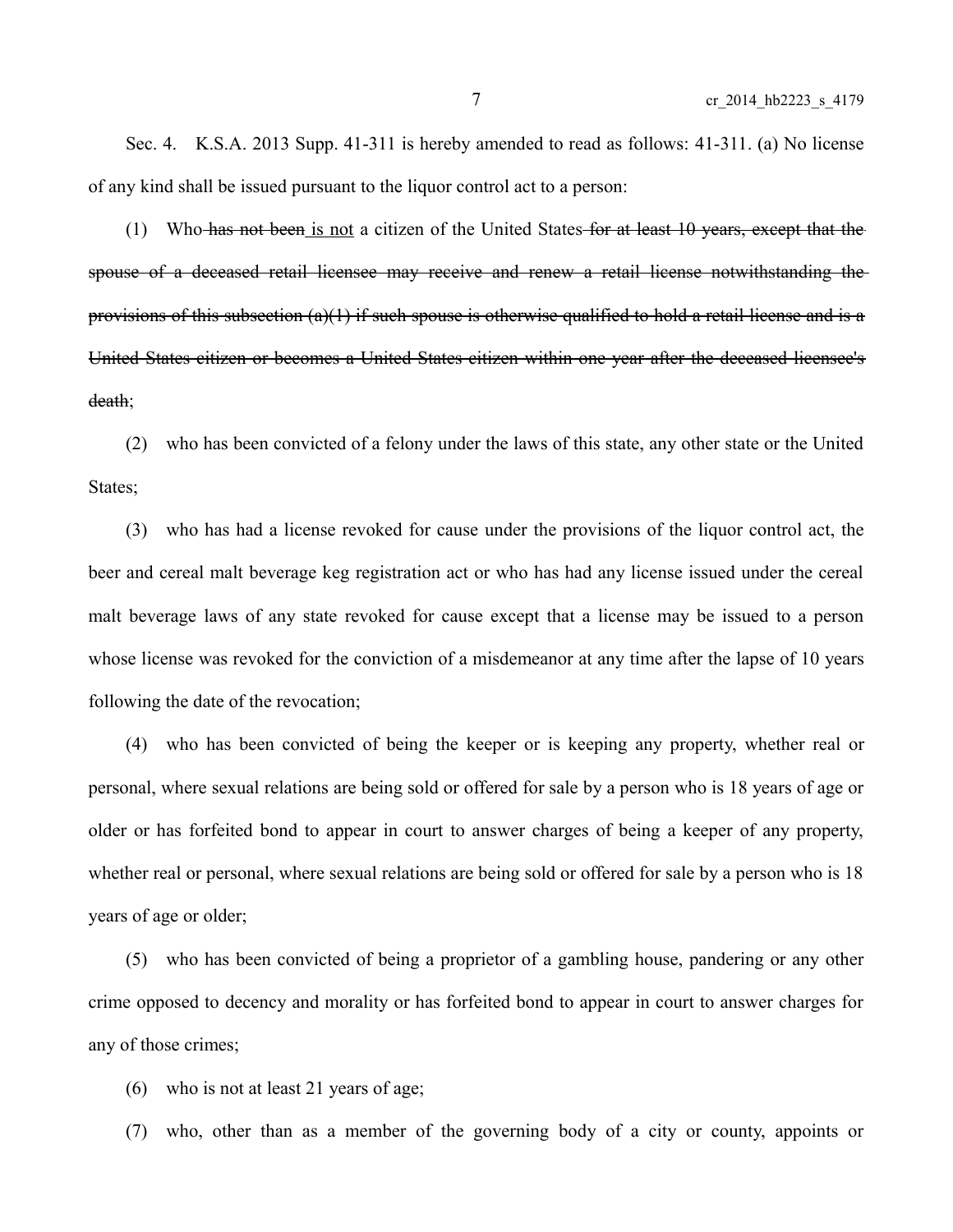supervises any law enforcement officer, who is a law enforcement official or who is an employee of the director;

(8) who intends to carry on the business authorized by the license as agent of another;

(9) who at the time of application for renewal of any license issued under this act would not be eligible for the license upon a first application, except as provided by subsection  $(a)(12)$ ;

(10) who is the holder of a valid and existing license issued under article 27 of chapter 41 of the Kansas Statutes Annotated, and amendments thereto, unless the person agrees to and does surrender the license to the officer issuing the same upon the issuance to the person of a license under this act, except that a retailer licensed pursuant to K.S.A. 41-2702, and amendments thereto, shall be eligible to receive a retailer's license under the Kansas liquor control act;

(11) who does not own the premises for which a license is sought, or does not, at the time of application, have a written lease thereon;

(12) whose spouse would be ineligible to receive a license under this act for any reason other than citizenship, residence requirements or age, except that this subsection (a)(12) shall not apply in determining eligibility for a renewal license;

(13) whose spouse has been convicted of a felony or other crime which would disqualify a person from licensure under this section and such felony or other crime was committed during the time that the spouse held a license under this act; or

(14) who does not provide any data or information required by K.S.A. 2013 Supp. 41-311b, and amendments thereto.

(b) No retailer's license shall be issued to:

(1) A person who is not a resident of this state;

(2) a person who has not been a resident of this state for at least four years immediately preceding the date of application;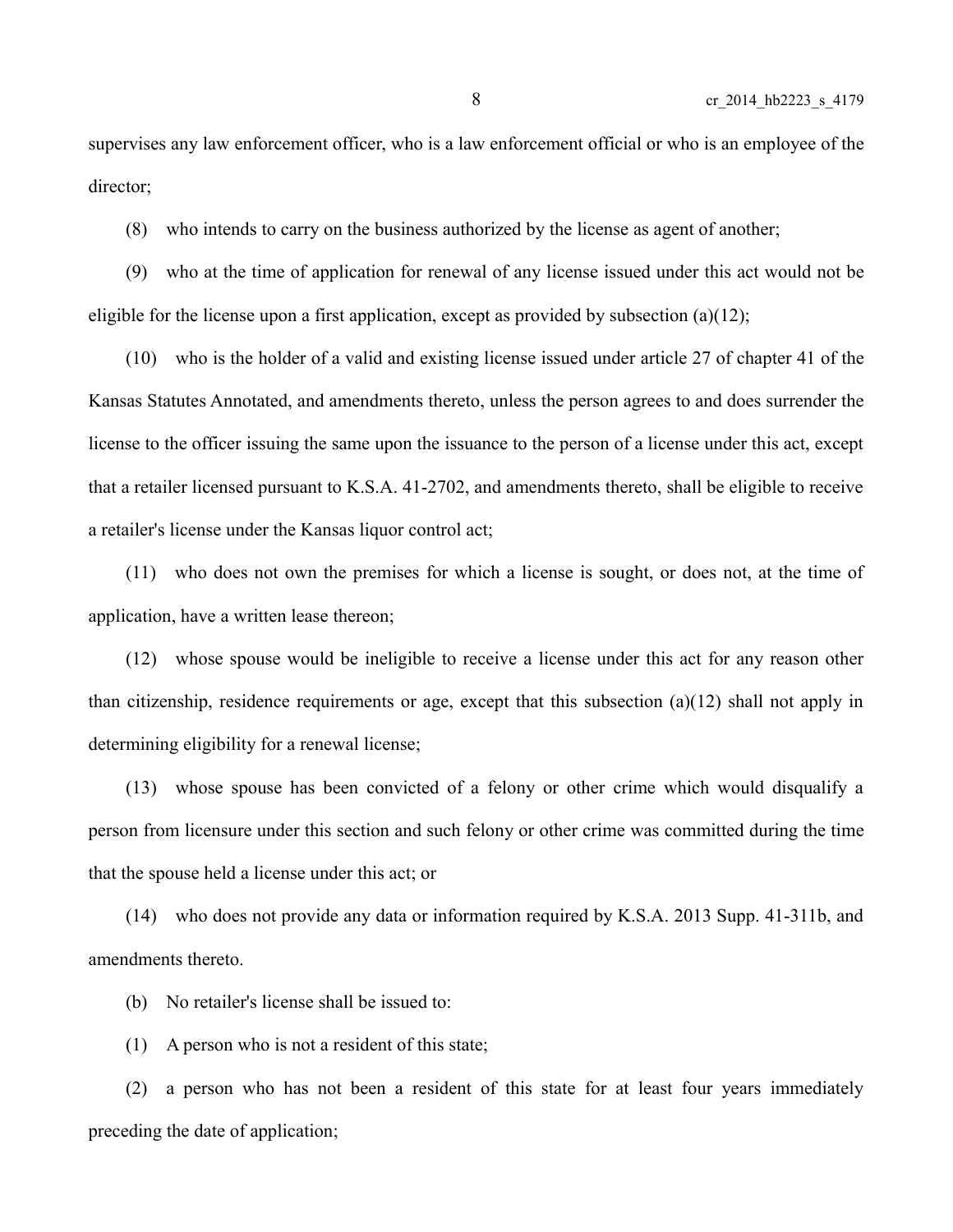(3) a person who has a beneficial interest in a manufacturer, distributor, farm winery or microbrewery licensed under this act, except that the spouse of an applicant for a retailer's license may own and hold a farm winery license, microbrewery license, or both, if the spouse does not hold a retailer's license issued under this act;

(4) a person who has a beneficial interest in any other retail establishment licensed under this act, except that the spouse of a licensee may own and hold a retailer's license for another retail establishment;

(5) a copartnership, unless all of the copartners are qualified to obtain a license;

(6) a corporation; or

(7) a trust, if any grantor, beneficiary or trustee would be ineligible to receive a license under this act for any reason, except that the provisions of subsection (a)(6) shall not apply in determining whether a beneficiary would be eligible for a license.

(c) No manufacturer's license shall be issued to:

(1) A corporation, if any officer or director thereof, or any stockholder owning in the aggregate more than 25% of the stock of the corporation would be ineligible to receive a manufacturer's license for any reason other than citizenship and residence requirements;

(2) a copartnership, unless all of the copartners shall have been residents of this state for at least five years immediately preceding the date of application and unless all the members of the copartnership would be eligible to receive a manufacturer's license under this act;

(3) a trust, if any grantor, beneficiary or trustee would be ineligible to receive a license under this act for any reason, except that the provisions of subsection (a)(6) shall not apply in determining whether a beneficiary would be eligible for a license;

(4) an individual who is not a resident of this state;

(5) an individual who has not been a resident of this state for at least five years immediately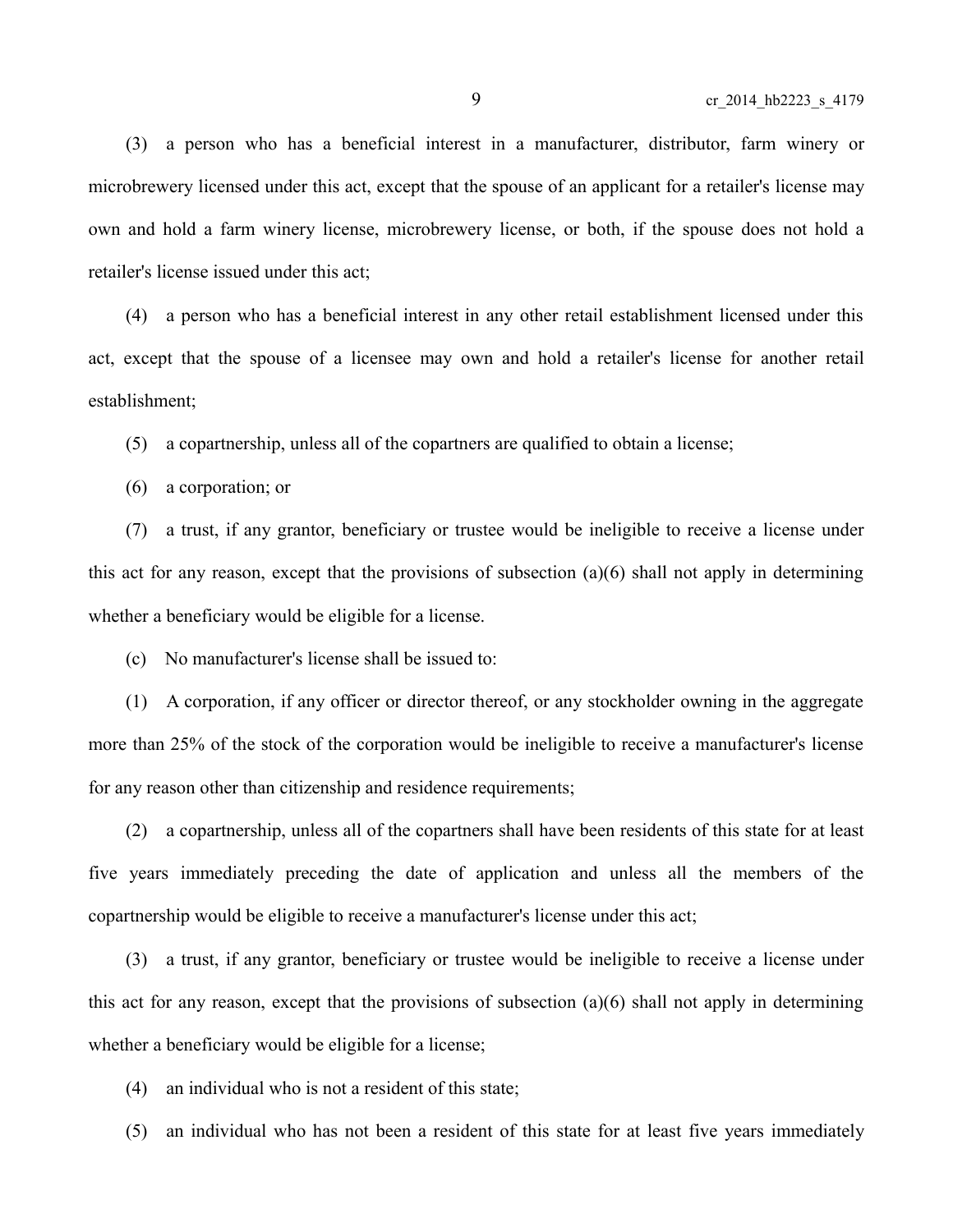preceding the date of application; or

(6) a person who has a beneficial interest in a distributor, retailer, farm winery or microbrewery licensed under this act, except as provided in K.S.A. 41-305, and amendments thereto.

(d) No distributor's license shall be issued to:

(1) A corporation, if any officer, director or stockholder of the corporation would be ineligible to receive a distributor's license for any reason. It shall be unlawful for any stockholder of a corporation licensed as a distributor to transfer any stock in the corporation to any person who would be ineligible to receive a distributor's license for any reason, and any such transfer shall be null and void, except that: (A) If any stockholder owning stock in the corporation dies and an heir or devisee to whom stock of the corporation descends by descent and distribution or by will is ineligible to receive a distributor's license, the legal representatives of the deceased stockholder's estate and the ineligible heir or devisee shall have 14 months from the date of the death of the stockholder within which to sell the stock to a person eligible to receive a distributor's license, any such sale by a legal representative to be made in accordance with the provisions of the probate code; or (B) if the stock in any such corporation is the subject of any trust and any trustee or beneficiary of the trust who is 21 years of age or older is ineligible to receive a distributor's license, the trustee, within 14 months after the effective date of the trust, shall sell the stock to a person eligible to receive a distributor's license and hold and disburse the proceeds in accordance with the terms of the trust. If any legal representatives, heirs, devisees or trustees fail, refuse or neglect to sell any stock as required by this subsection, the stock shall revert to and become the property of the corporation, and the corporation shall pay to the legal representatives, heirs, devisees or trustees the book value of the stock. During the period of 14 months prescribed by this subsection, the corporation shall not be denied a distributor's license or have its distributor's license revoked if the corporation meets all of the other requirements necessary to have a distributor's license;

(2) a copartnership, unless all of the copartners are eligible to receive a distributor's license;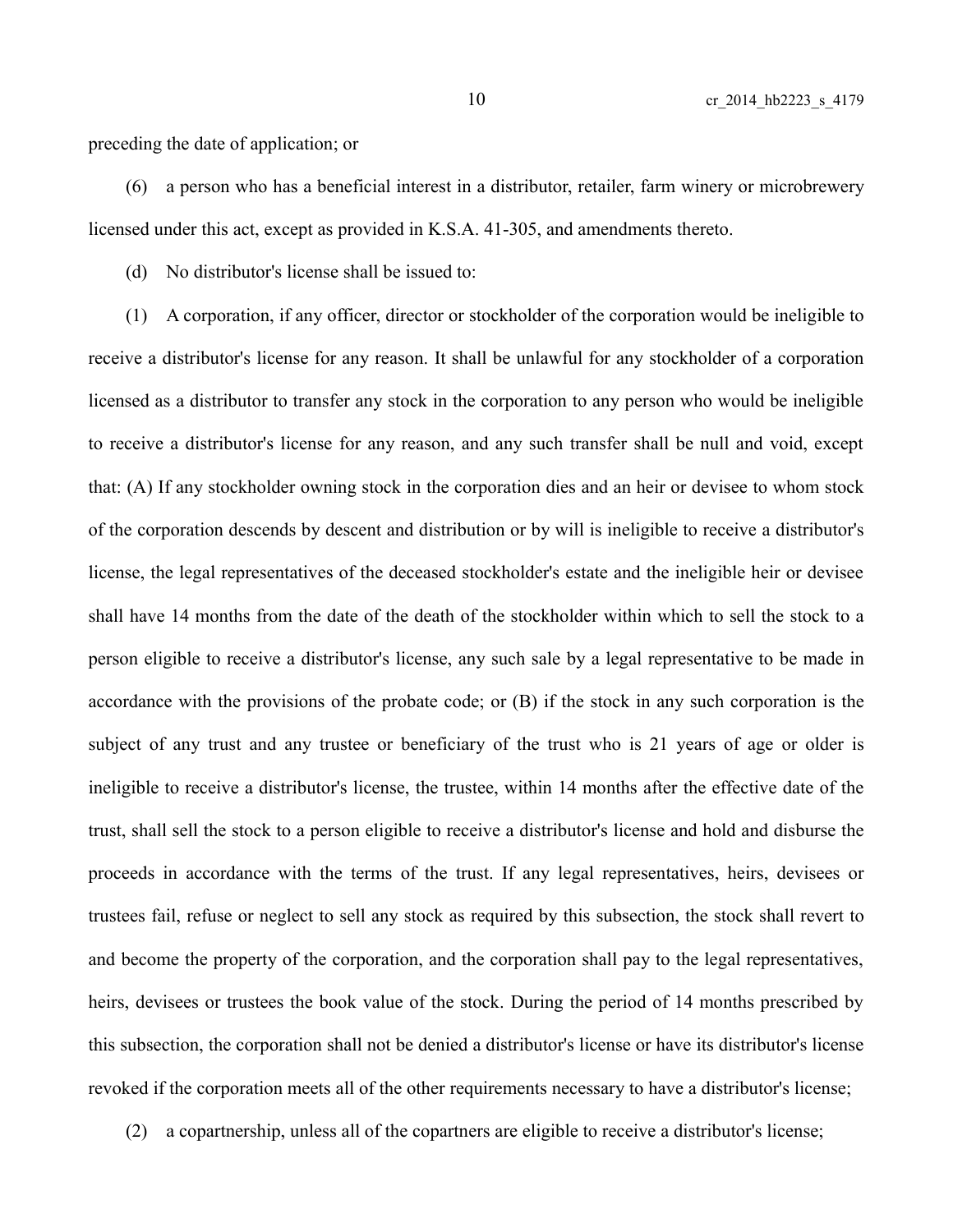(3) a trust, if any grantor, beneficiary or trustee would be ineligible to receive a license under this act for any reason, except that the provisions of subsection (a)(6) shall not apply in determining whether a beneficiary would be eligible for a license; or

(4) a person who has a beneficial interest in a manufacturer, retailer, farm winery or microbrewery licensed under this act.

(e) No nonbeverage user's license shall be issued to a corporation, if any officer, manager or director of the corporation or any stockholder owning in the aggregate more than 25% of the stock of the corporation would be ineligible to receive a nonbeverage user's license for any reason other than citizenship and residence requirements.

(f) No microbrewery license, microdistillery license or farm winery license shall be issued to a:

(1) Person who is not a resident of this state;

(2) person who has not been a resident of this state for at least one year immediately preceding the date of application;

(3) person who has a beneficial interest in a manufacturer or distributor licensed under this act, except as provided in K.S.A. 41-305, and amendments thereto;

(4) person, copartnership or association which has a beneficial interest in any retailer licensed under this act or under K.S.A. 41-2702, and amendments thereto, except that the spouse of an applicant for a microbrewery or farm winery license may own and hold a retailer's license if the spouse does not hold a microbrewery or farm winery license issued under this act;

(5) copartnership, unless all of the copartners are qualified to obtain a license;

(6) corporation, unless stockholders owning in the aggregate 50% or more of the stock of the corporation would be eligible to receive such license and all other stockholders would be eligible to receive such license except for reason of citizenship or residency; or

(7) a trust, if any grantor, beneficiary or trustee would be ineligible to receive a license under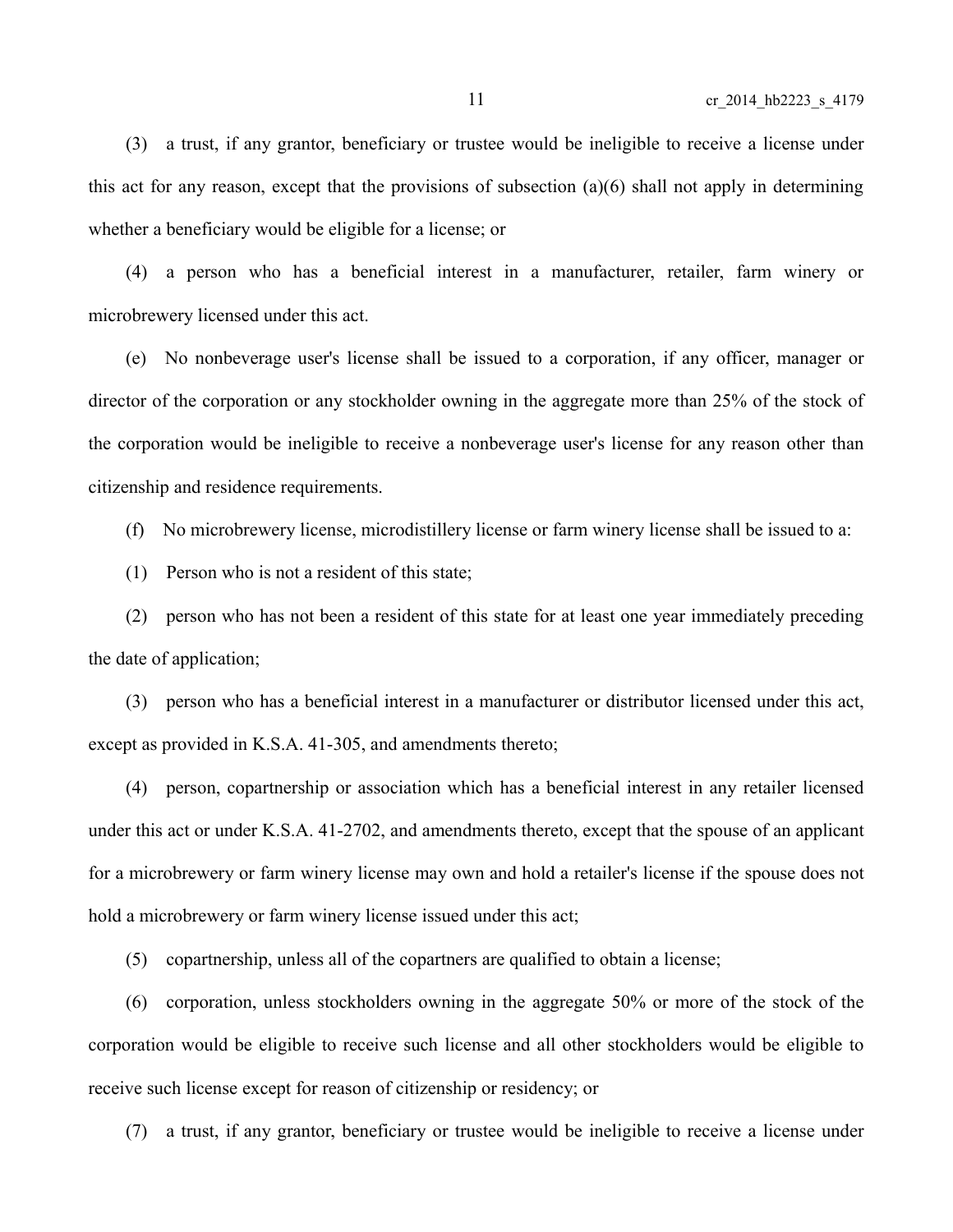this act for any reason, except that the provisions of subsection (a)(6) shall not apply in determining whether a beneficiary would be eligible for a license.

(g) The provisions of subsections (b)(1), (b)(2), (c)(3), (c)(4), (d)(3), (f)(1), (f)(2) and K.S.A. 2013 Supp. 41-311b, and amendments thereto, shall not apply in determining eligibility for the  $10<sup>th</sup>$ , or a subsequent, consecutive renewal of a license if the applicant has appointed a citizen of the United States who is a resident of Kansas as the applicant's agent and filed with the director a duly authenticated copy of a duly executed power of attorney, authorizing the agent to accept service of process from the director and the courts of this state and to exercise full authority, control and responsibility for the conduct of all business and transactions within the state relative to alcoholic liquor and the business licensed. The agent must be satisfactory to and approved by the director, except that the director shall not approve as an agent any person who:

(1) Has been convicted of a felony under the laws of this state, any other state or the United States;

(2) has had a license issued under the alcoholic liquor or cereal malt beverage laws of this or any other state revoked for cause, except that a person may be appointed as an agent if the person's license was revoked for the conviction of a misdemeanor and 10 years have lapsed since the date of the revocation;

(3) has been convicted of being the keeper or is keeping any property, whether real or personal, where sexual relations are being sold or offered for sale by a person who is 18 years of age or older or has forfeited bond to appear in court to answer charges of being a keeper of any property, whether real or personal, where sexual relations are being sold or offered for sale by a person who is 18 years of age or older;

(4) has been convicted of being a proprietor of a gambling house, pandering or any other crime opposed to decency and morality or has forfeited bond to appear in court to answer charges for any of